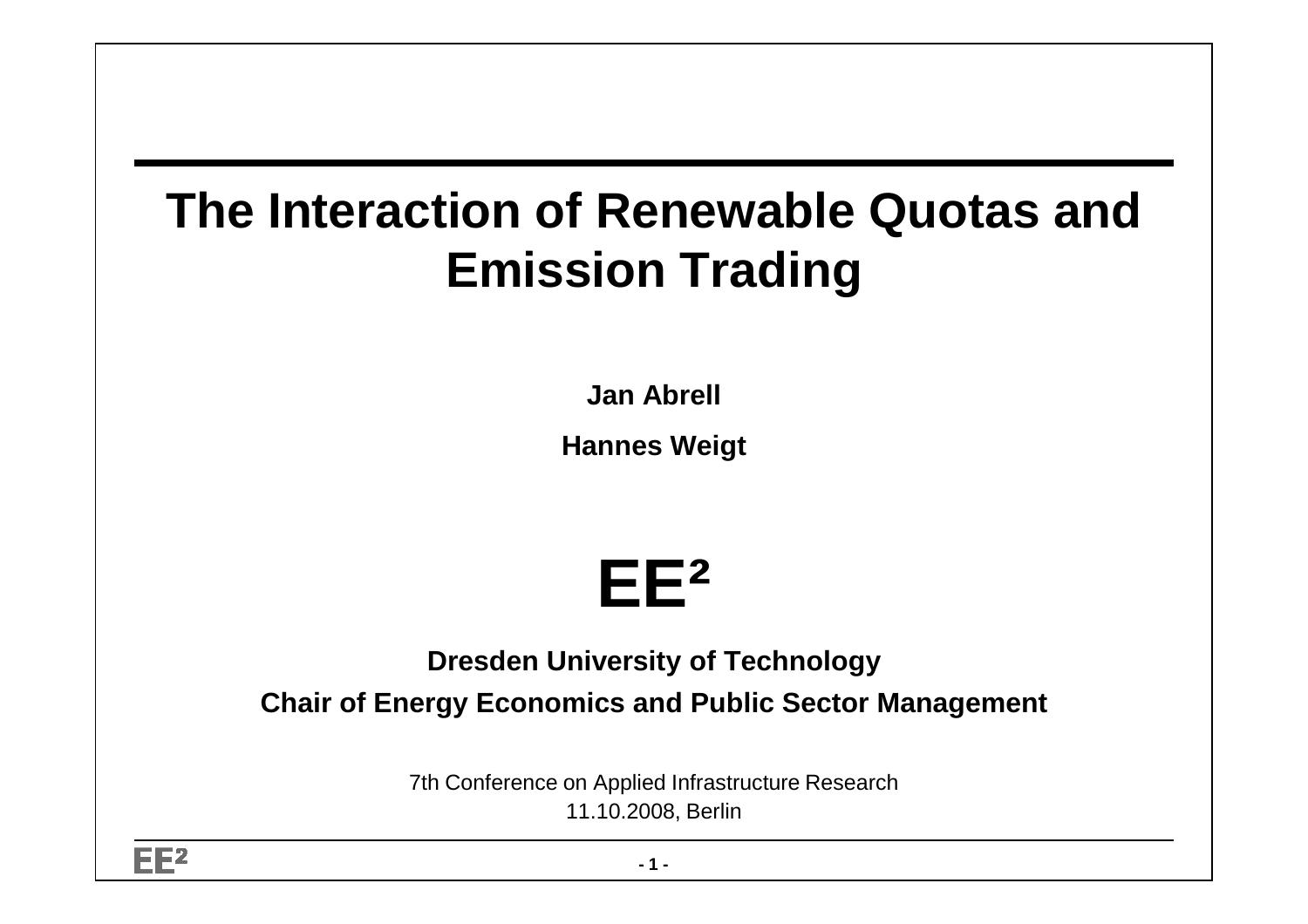### **Europe in its 20s**

#### **205 means:**

**20% share of renewables in primary energy consumption (and 10% biofuels)**

**20% increase of energy efficiency**

**20% reduction of CO2 (compared to 1990): -50-80% by 2050**

- Current mindset: 450 ppm CO $_2$ e, ~ 400 ppm CO $_2$ 

**...by 2020**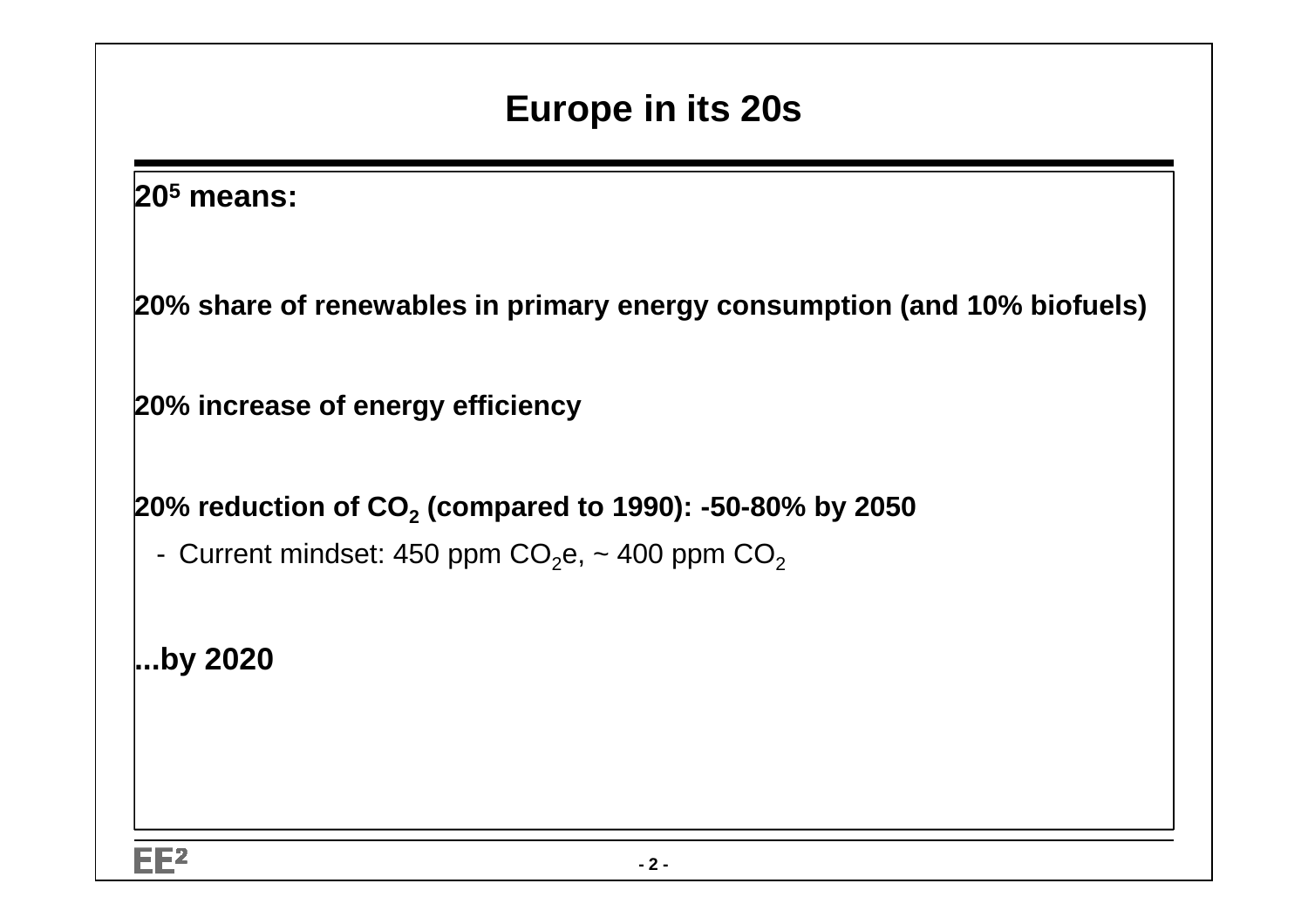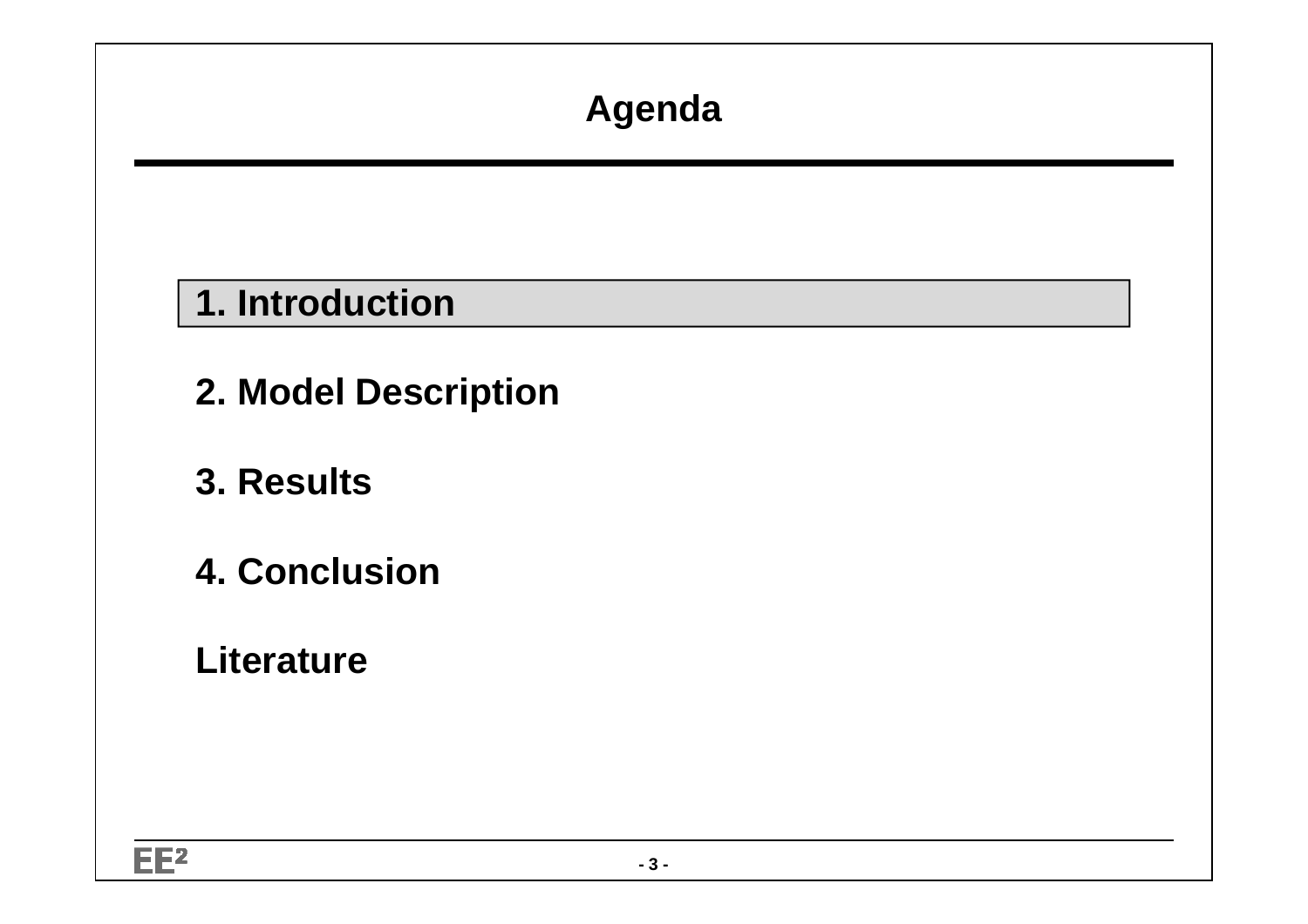### **European Emission Trading System**

**European Emission Trading System (EU ETS) started in 2005**

**Covers about 12.000 installations of energy producing and energy intensive industries**

**Classical cap-and-trade system:**

- Set emission target
- Allocate emission permit to installations
- Allow trade of emission permits

**Emission target: Reduction of 20% in 2020 (compared to 1990)**

**Permit allocation: Mainly grandfathering but also auctions**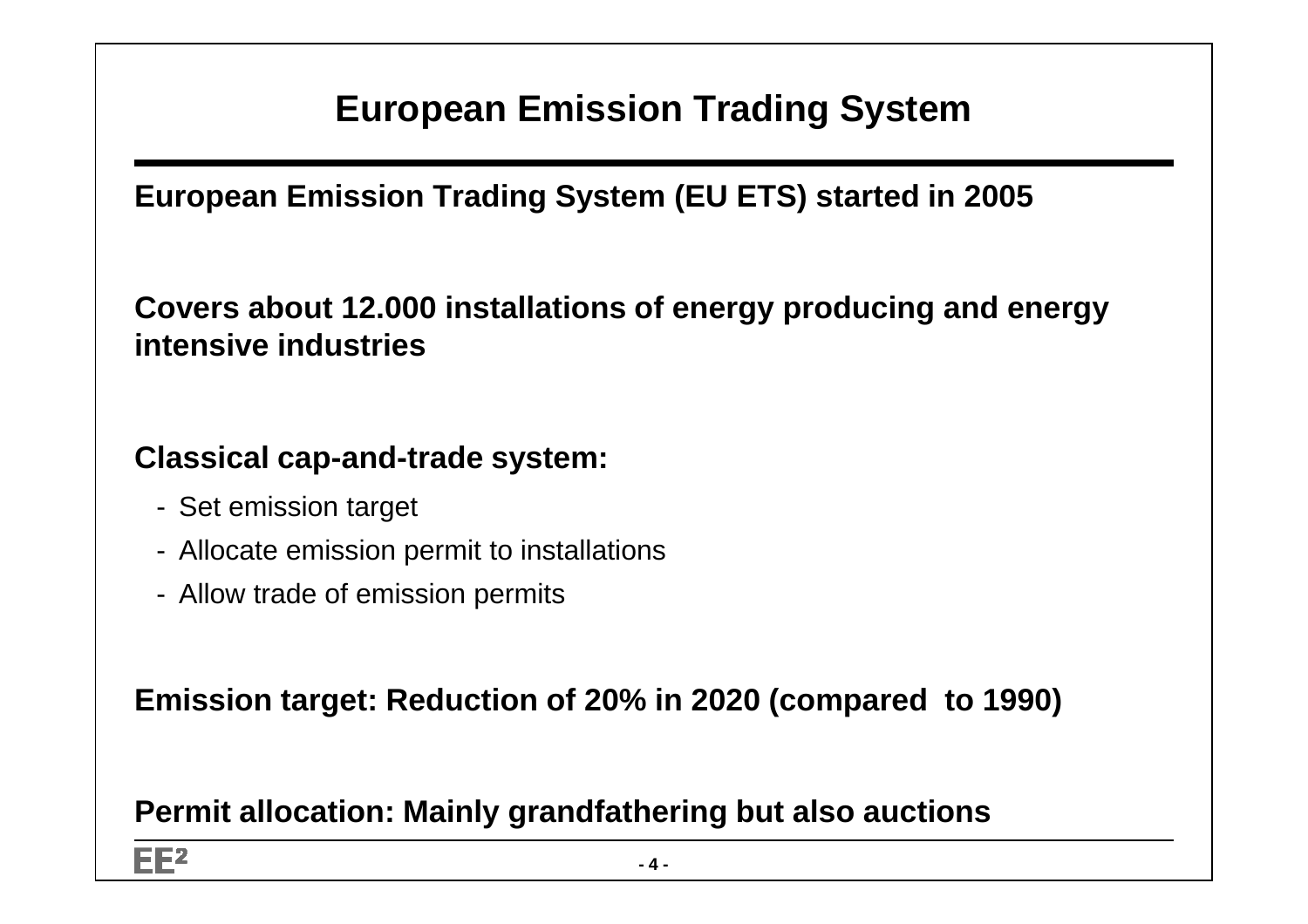### **Promotion of Renewable Energies**

**Renewable energies are supposed to have learning effects** 

**Thus, chicken and egg problem as well as social suboptimal investments**

**Target: 20% renewable energy of primary energy consumption**

**EU: 70s and 80s focused on support of research and development**

#### **Since 90s focus on implementation:**

- Quotas and tradable green certificates: apply market mechanisms, higher investment risk, potential lower learning effects for high cost RES
- Feed-In tariffs: allow a differentiated treatment of RES, more costly, low investment risk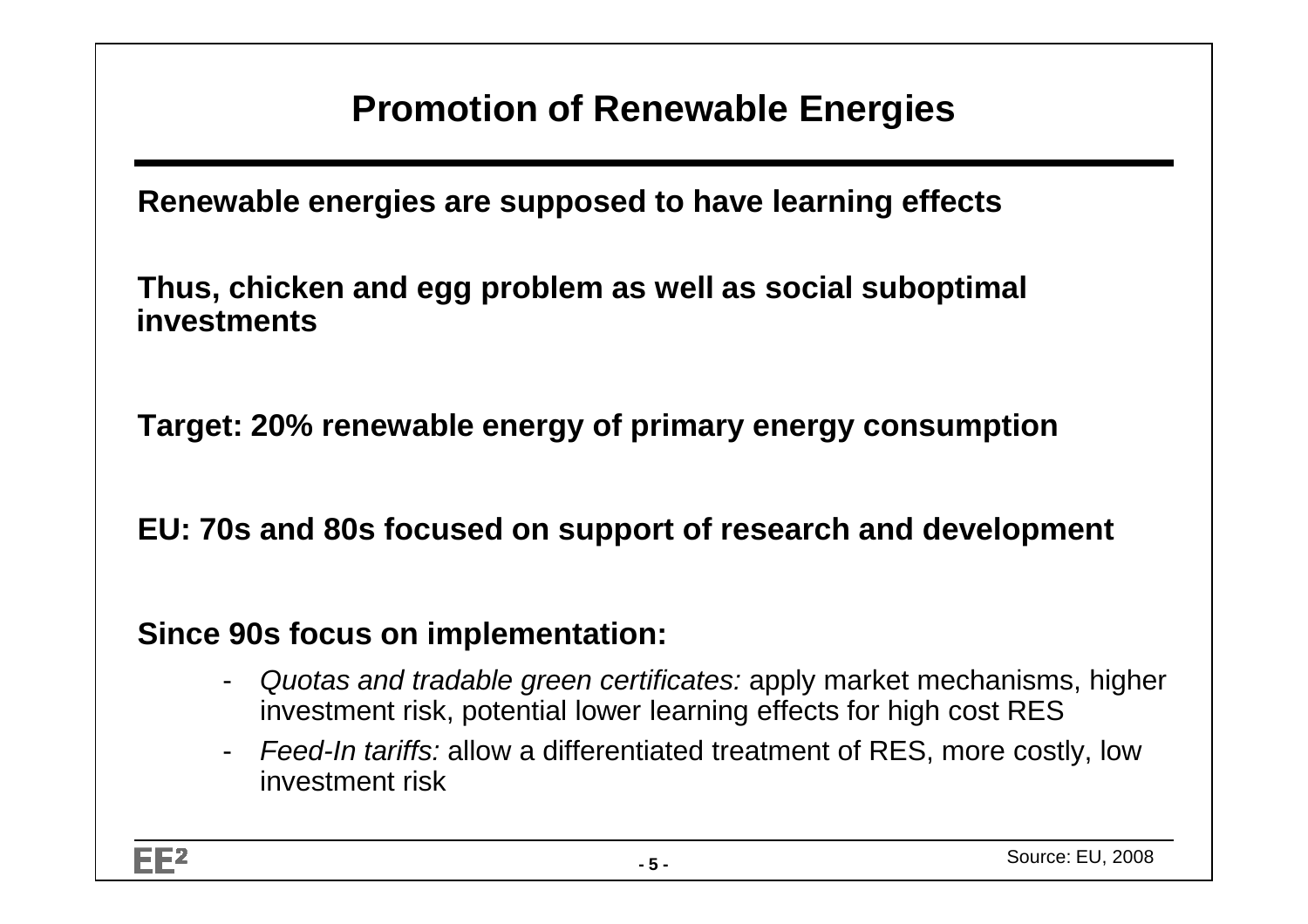### **Overview of Instruments:Quotas or Tariffs, and supporting instruments**

| <b>Country</b>         | <b>Support Policies</b>                                                                             | <b>Share in electricity</b><br>generation excluding hydro<br>in 2005 |
|------------------------|-----------------------------------------------------------------------------------------------------|----------------------------------------------------------------------|
| <b>Austria</b>         | Feed-in tariffs, tax exemptions, investment incentives                                              | 5.1%                                                                 |
| <b>Belgium</b>         | Obligatory targets and fallback prices (TGC, investment support                                     | 2.7%                                                                 |
| <b>Czech Republic</b>  | Feed-in tariffs or Green Bonuses, investment support, biofuel quota                                 | 0.9%                                                                 |
| <b>Denmark</b>         | Tendering system for offshore, environmental premium, subsidies,<br>feed-in tariffs.                | 29.2%                                                                |
| <b>Finland</b>         | Tax subsidies, investment subsidies, grid access guarantee, feed-in<br>tariffs, biofuel quota       | 13.8%                                                                |
| <b>France</b>          | Feed-in tariffs) tendering system, tax credits, investment subsidies,<br>bi <del>ofuel quo</del> ta | 1.1%                                                                 |
| Germany                | Feed-in tariffs subsidized loans, biofuel quota                                                     | 7.3%                                                                 |
| <b>Hungary</b>         | Feed-in tariffs) TGC planned, tax subsidies                                                         | 4.8%                                                                 |
| <b>Italy</b>           | Grid access guarantee, obligatory targets (TGC) feed-in tariffs, tax<br>exemptions                  | 4.6%                                                                 |
| <b>Netherlands</b>     | Premium Tariffs with TGC, tax exemption and boni, biofuel quota,<br>investment subsidies            | 8.8%                                                                 |
| <b>Poland</b>          | TGC) obligatory targets, tax exemption                                                              | 1.3%                                                                 |
| <b>Portugal</b>        | Feed-in tariffs) tendering system till 2006, investment subsidies, tax<br>reductions <sup>-</sup>   | 8.2%                                                                 |
| <b>Slovak Republic</b> | Guarantees of origin, tax exemption feed-in tariffs. Investment<br>subsidies                        | $0.0\%$                                                              |
| <b>Sweden</b>          | Obligatory targets, [TGC, ] premium tariff, biofuel quota, tax exemption                            | 5.8%                                                                 |
| <b>Spain</b>           | Feed-in tariff or premium, subsidized loans, tax exemption                                          | 8.3%                                                                 |
| <b>United Kingdom</b>  | Obligatory targets, TGC) tax exemption, grant schemes, biofuel<br>quota                             | 3.1%                                                                 |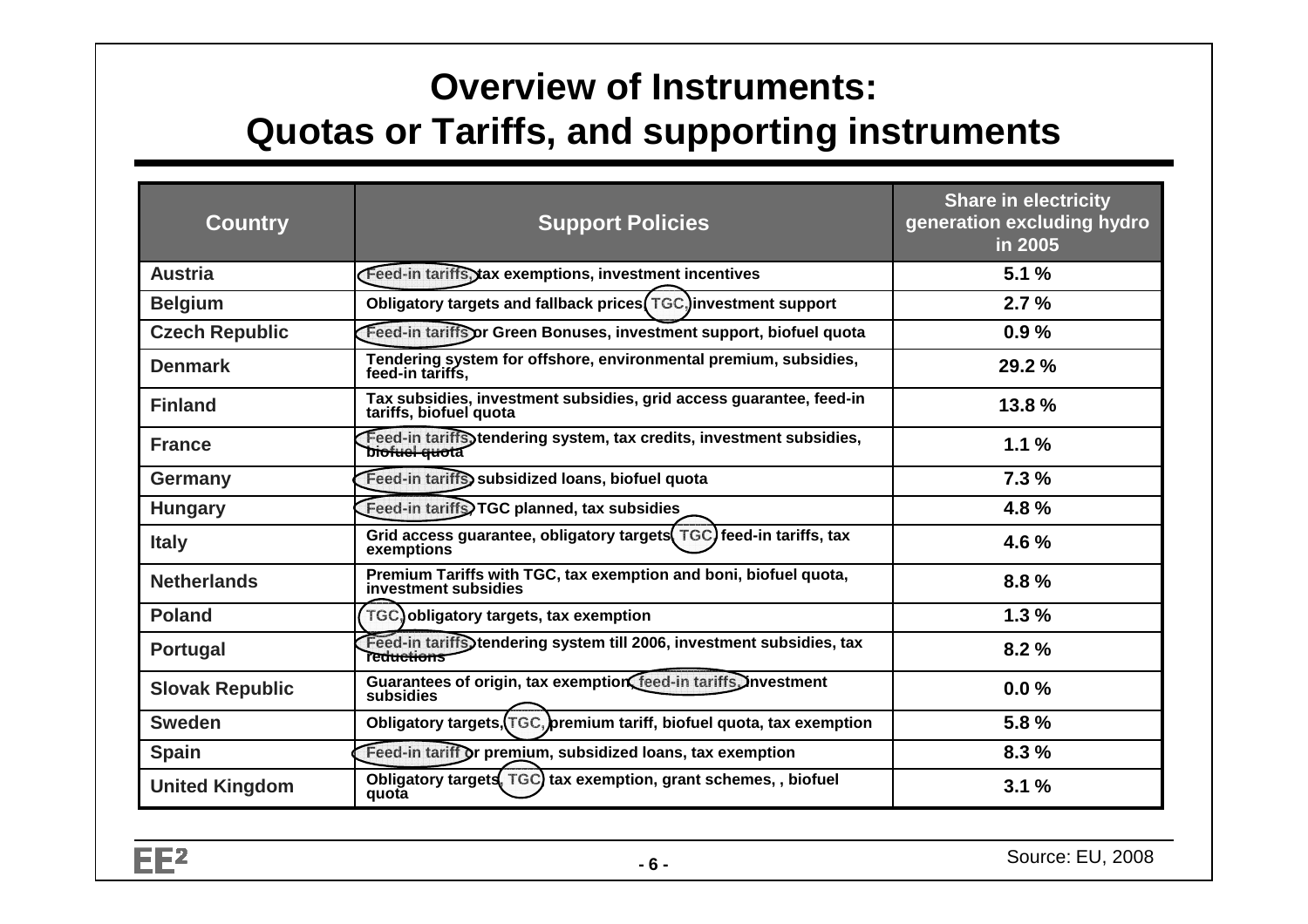### **What are the Interactions of Renewable and EmissionQuotas?**

**Pricing carbon increases the cost of fossil fuel based generation**

**→ Renewable generation becomes more competitive** 

**Renewable quotas lead to less fossil fuel based generation**

**→ Impact on carbon price** 

**We use a static small open economy computable general equilibrium to analyze these interactions**

**The model includes detailed electricity generation technologies**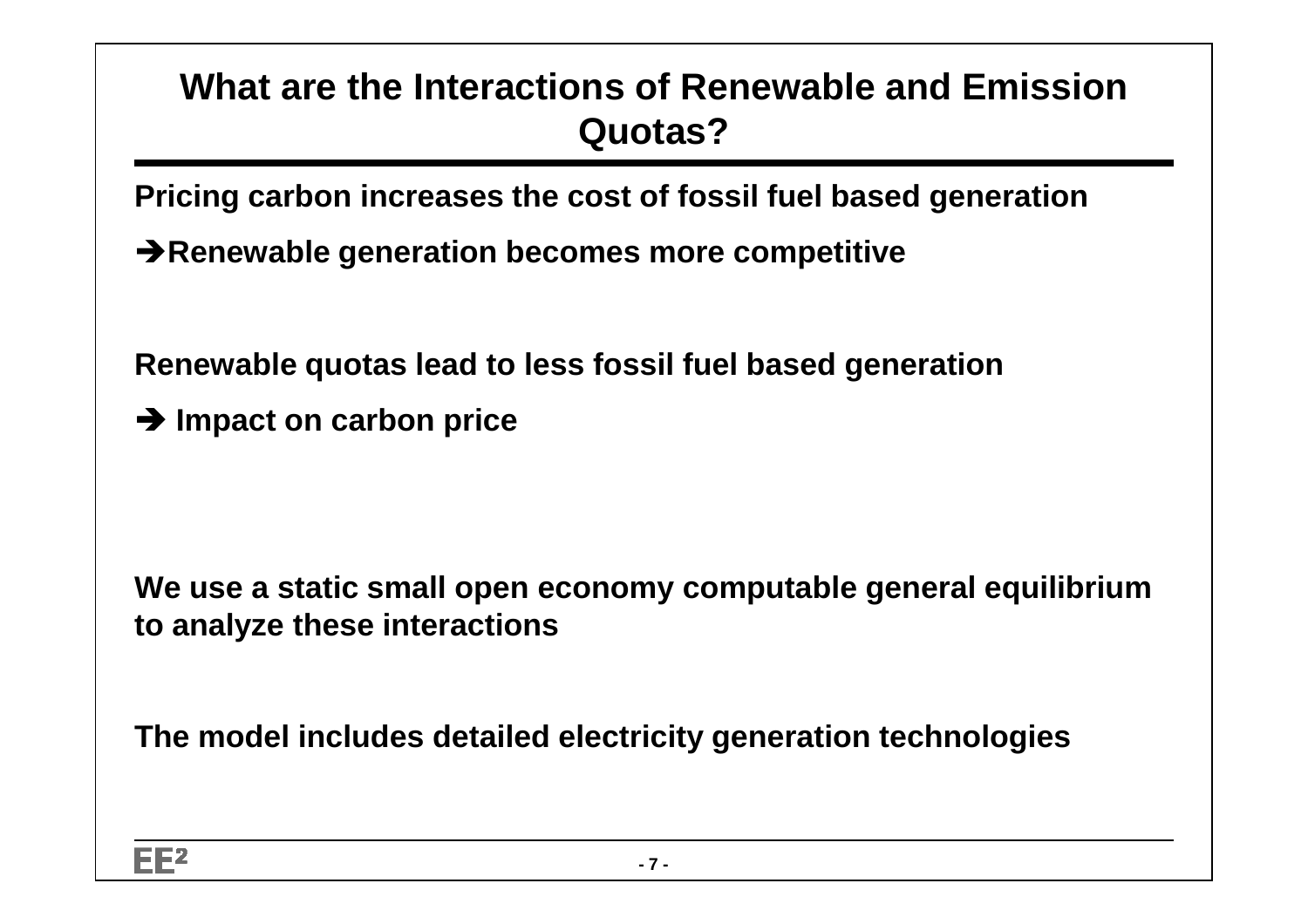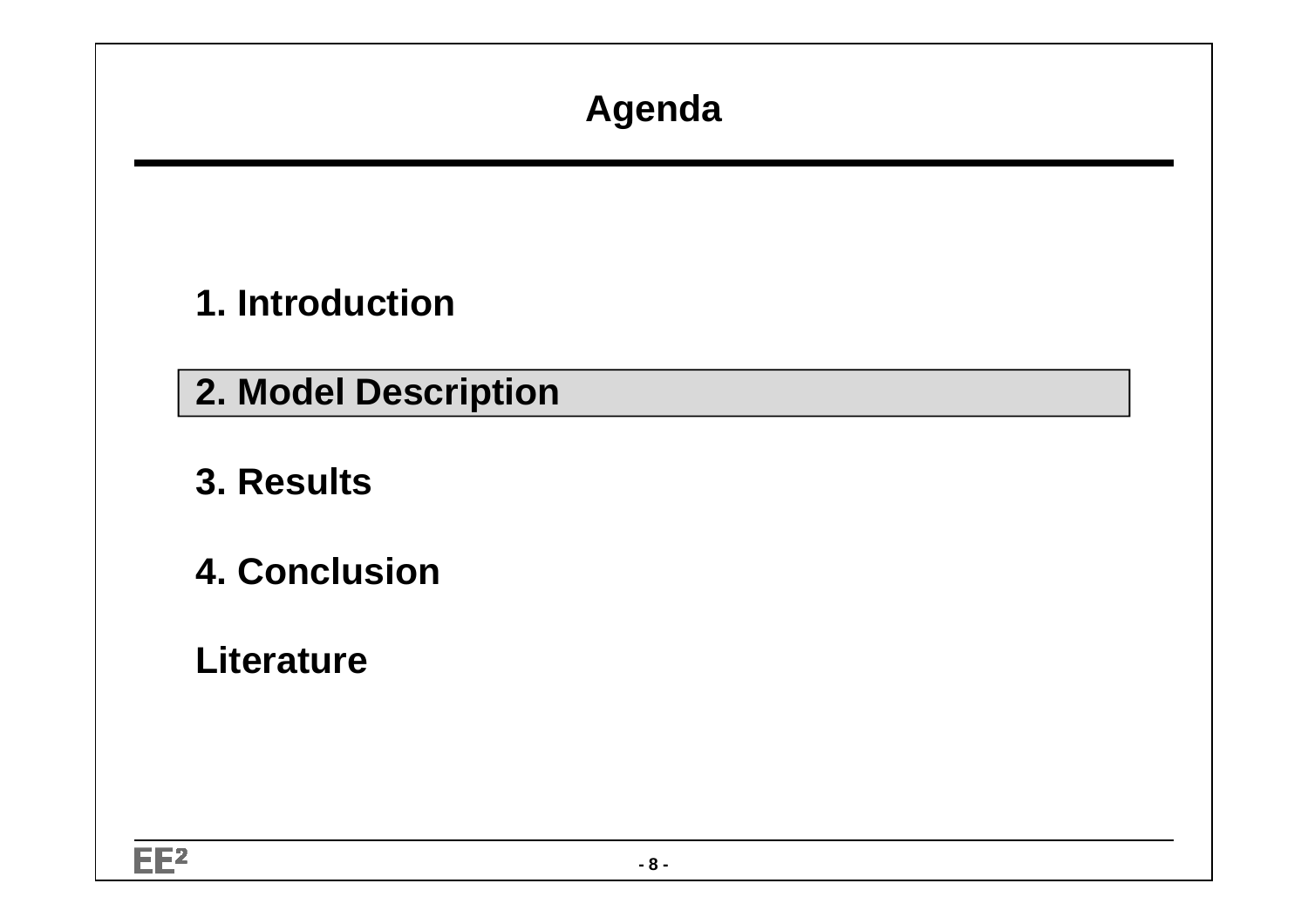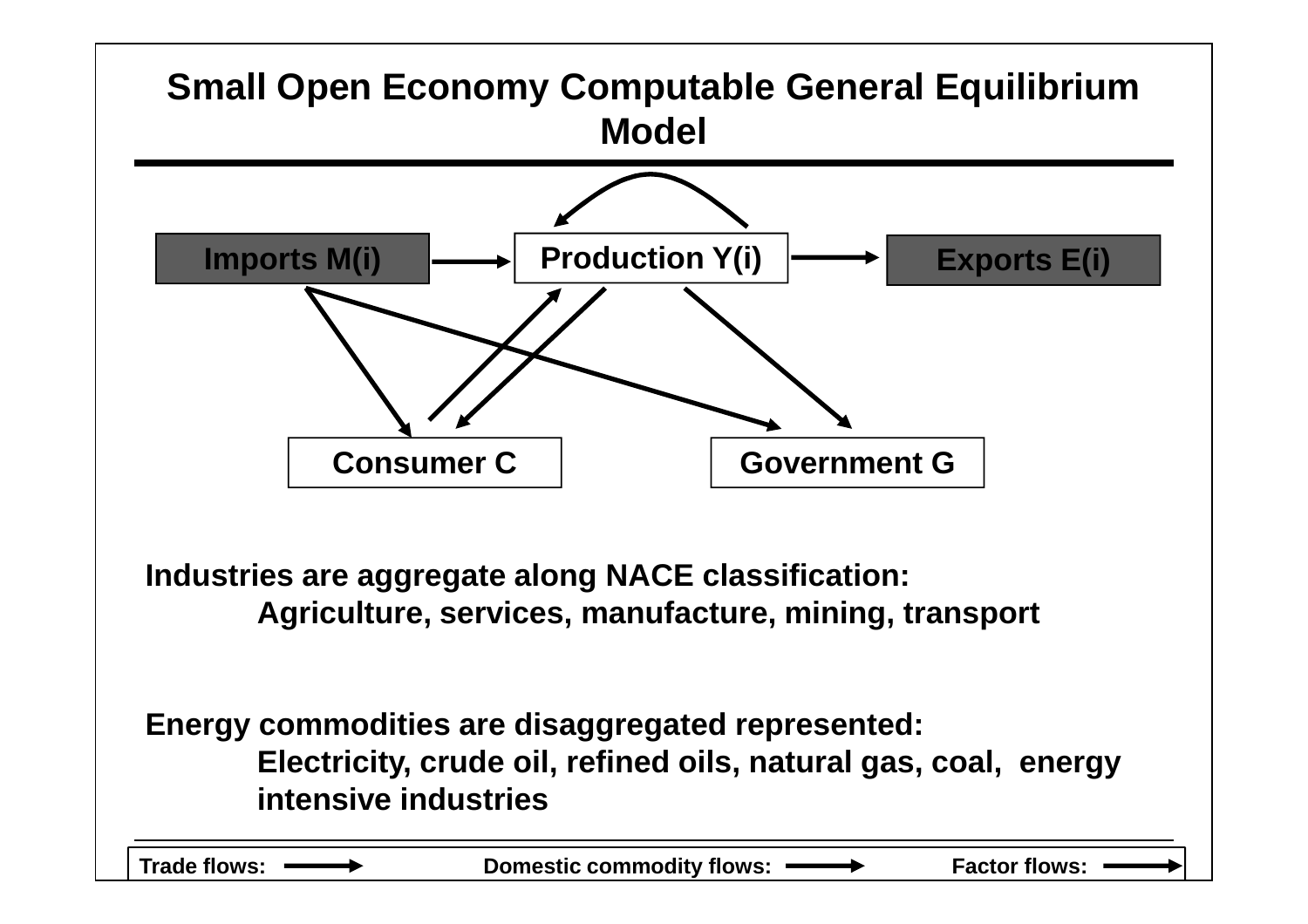### **Bottom-Up Details**

**Electricity sector is modeled such that technological details of generation technologies are incorporated:**

- 14 generation technologies
- 3 different load segments
- Technology data from various engineering studies
- Physical generation data based on Eurostat statistics
- $\bullet$  Economies data based on 2004 German input-output table and OECD tax $\mid$ revenue statistics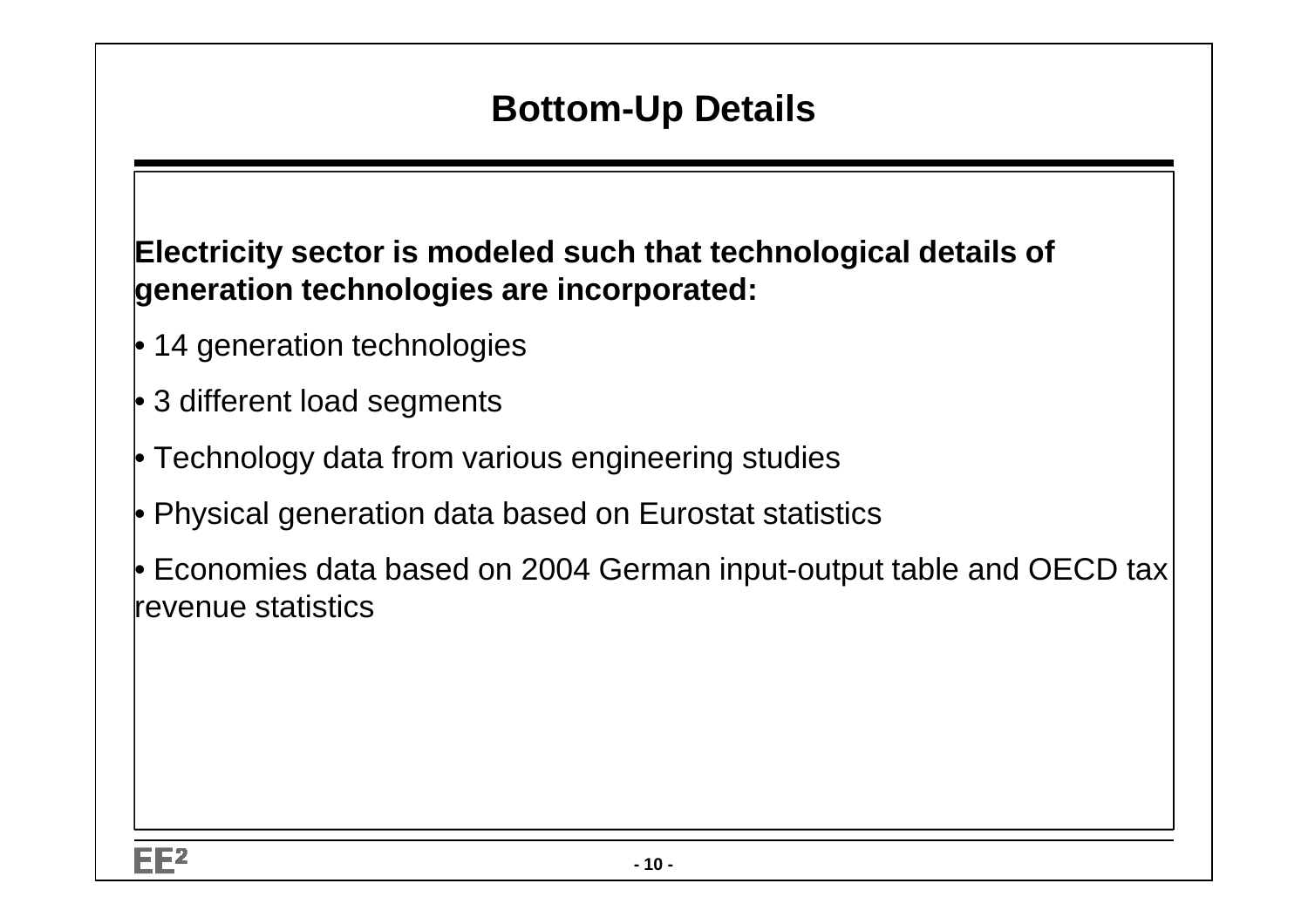### **Bottom-Up Electricity Generation Technologies**

#### **Base load:**

- Biomass
- Nuclear
- Lignite
- -Hard Coal
- -- CCGT

#### **Medium Load:**

- -Hard Coal
- -CCGT
- Waste
- -Wind Onshore
- -Wind Offshore
- -Solar

#### **Peak Load:**

- OCGT
- Oil
- Hydro (+Pump)

#### **Initially inactive technologies**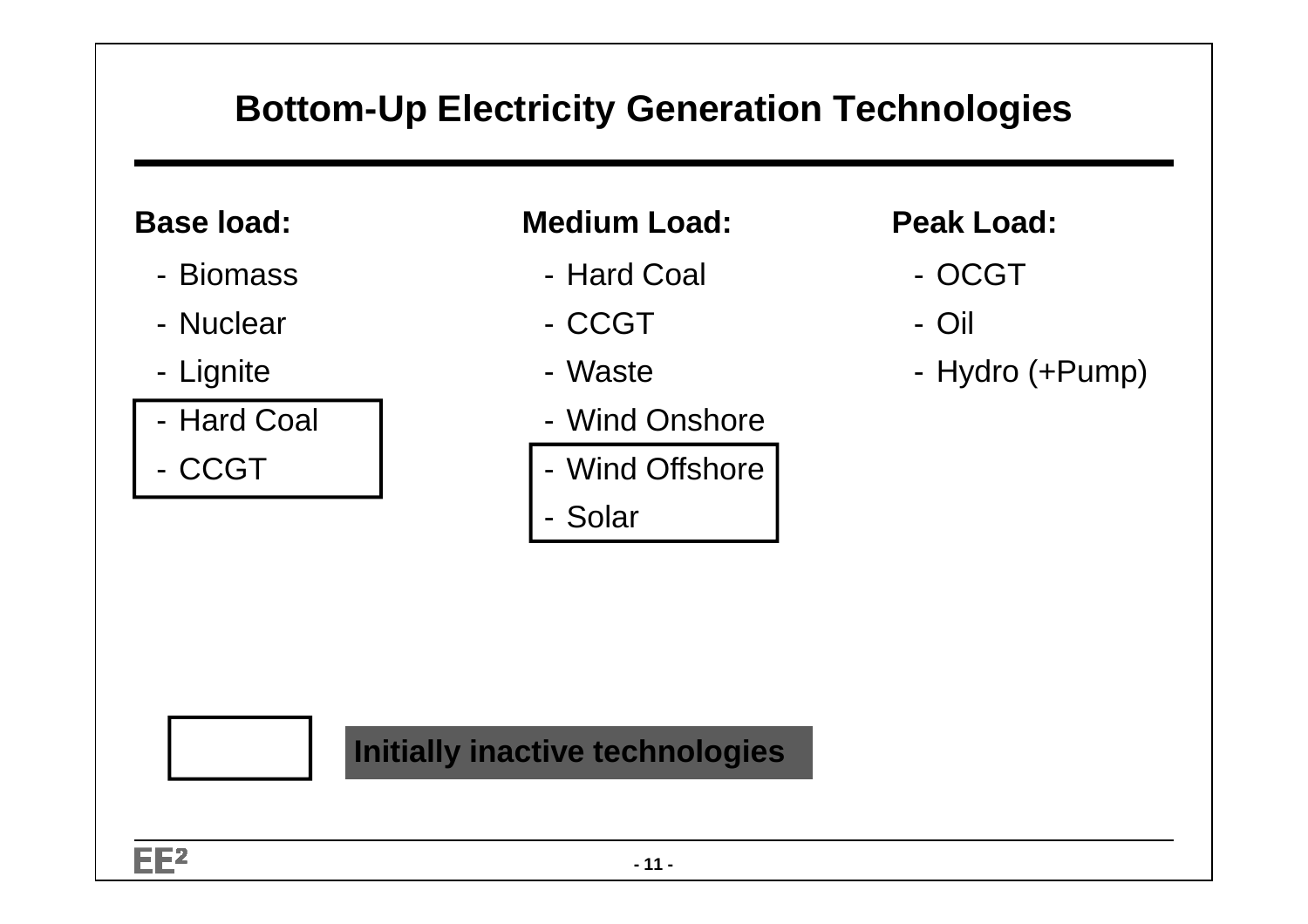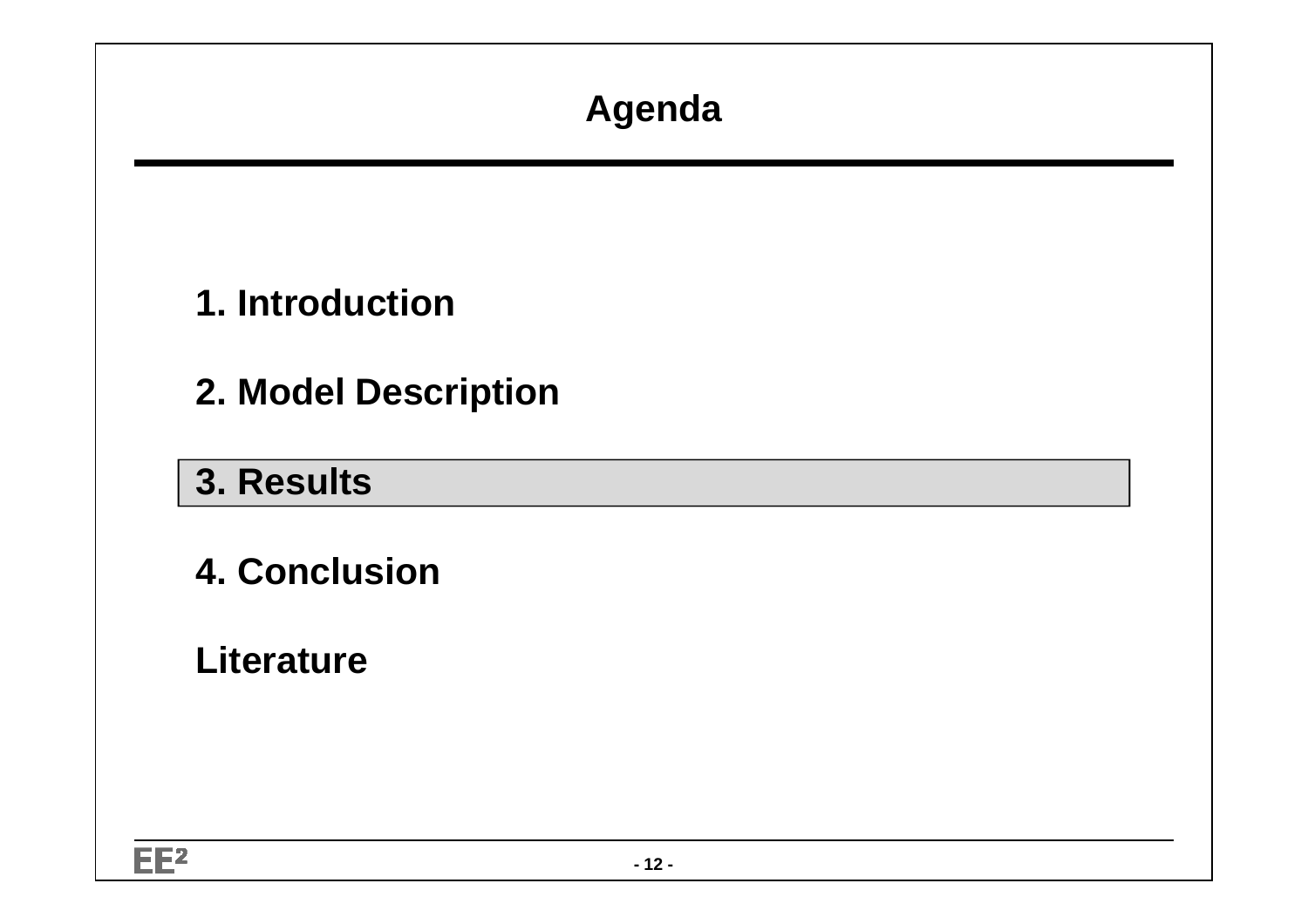### **Scenarios**

#### **BAU:**

Business-as-usual scenario; replicates benchmark equilibrium of the year 2004

#### **20% CO2:**

20% reduction of emission by trading system including electricity generation and energy intensive industries

#### **20% CO2; 20% RES Quota:**

Like 20%  $\mathsf{CO}_2$  with additional renewable electricity generation quota of 20% (without hydro)

#### **Common:** Nuclear, hydro, other, and biomass are not allowed to increase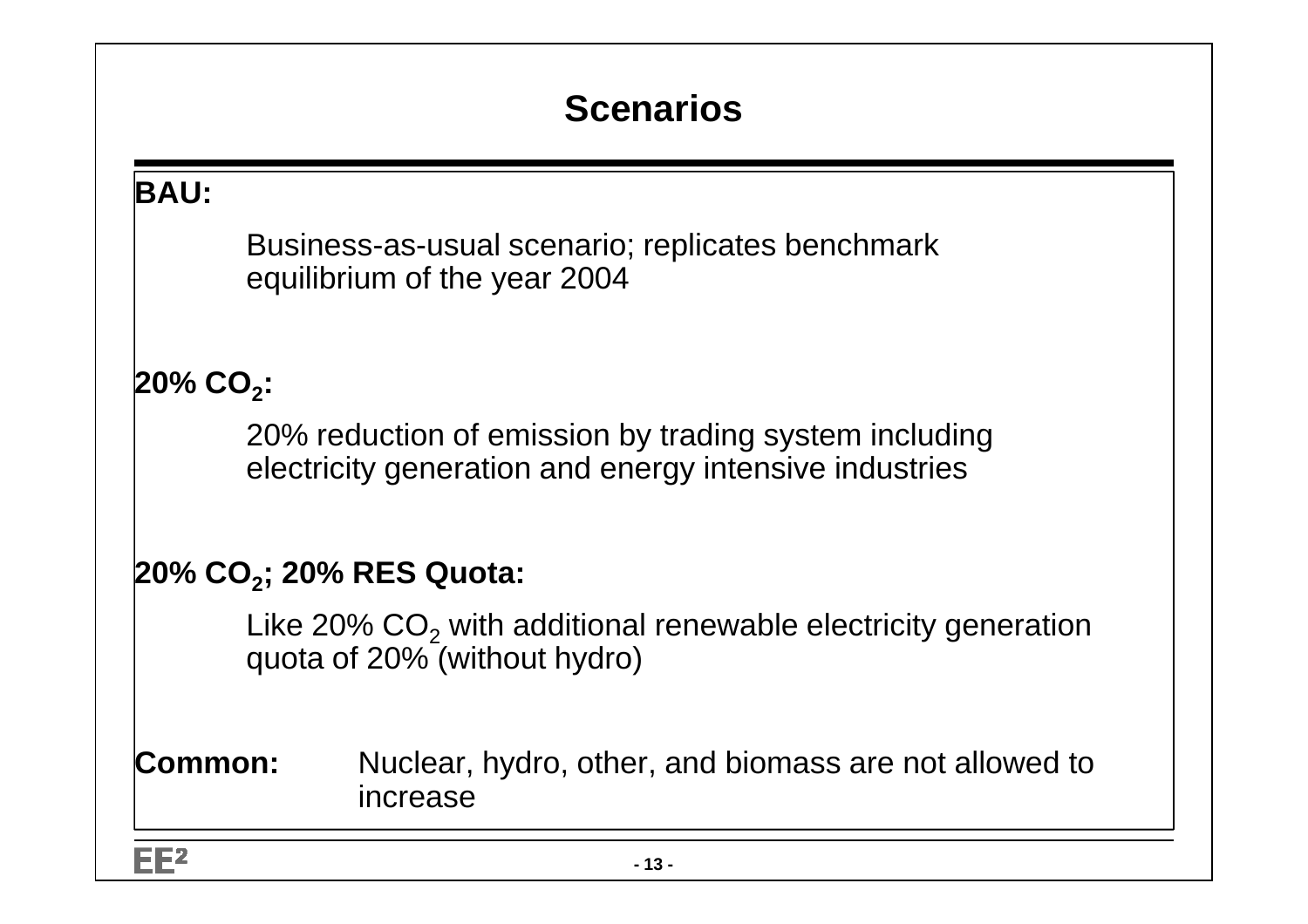### **Results**

|                                                            | <b>BAU</b> | $20\%$ CO <sub>2</sub> | $20\%$ CO <sub>2</sub> ;<br>20% RES Quota |
|------------------------------------------------------------|------------|------------------------|-------------------------------------------|
| Carbon Price (€/t CO2)                                     |            | 6.14                   | 1.93                                      |
| <b>Electricity Price</b>                                   | 100 %      | $+6.22%$               | $+2.21%$                                  |
| <b>Electricity Output</b>                                  | 100 %      | $-4.18%$               | $-1.76%$                                  |
| <b>Share of RES (without</b><br>hydro)                     | 7.04%      | 13.41%                 | 20%                                       |
| <b>Welfare (% Hicksian</b><br><b>Equivalent Variation)</b> | $100 \%$   | $-0.008%$              | $-0.011%$                                 |

- **Lower price increase and output decrease with RES Quota**
- **Higher welfare loss with RES Quota due to technology mix**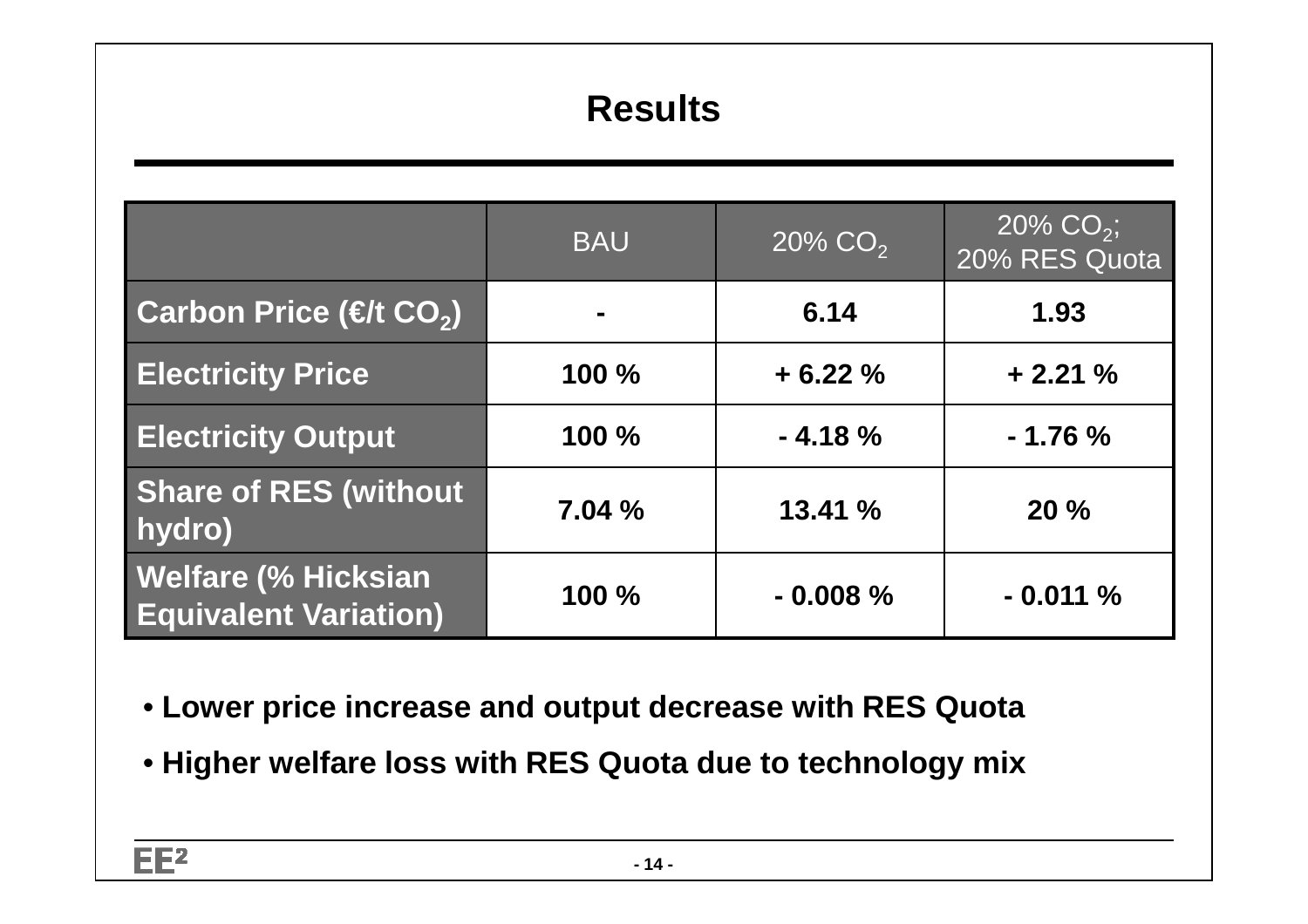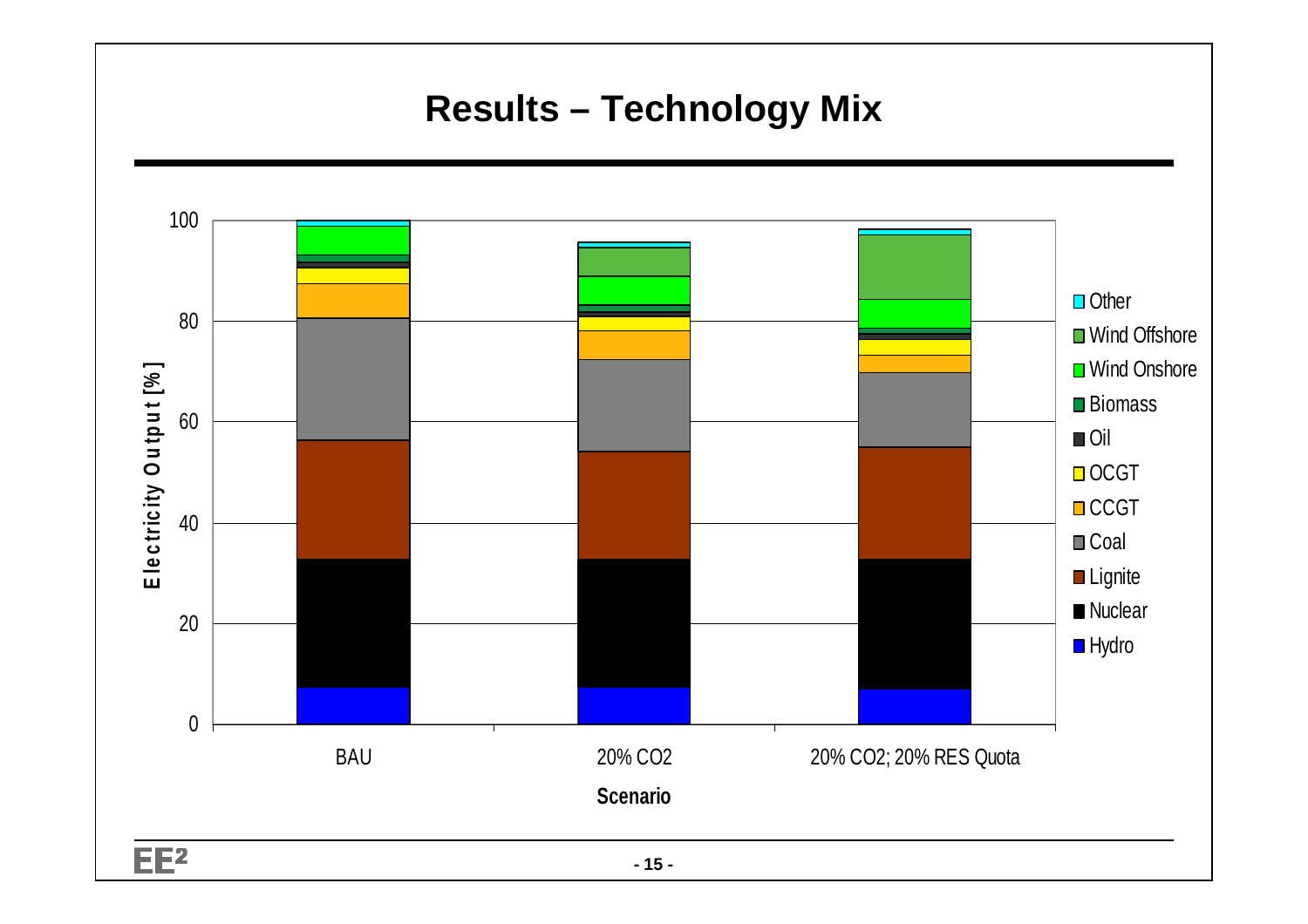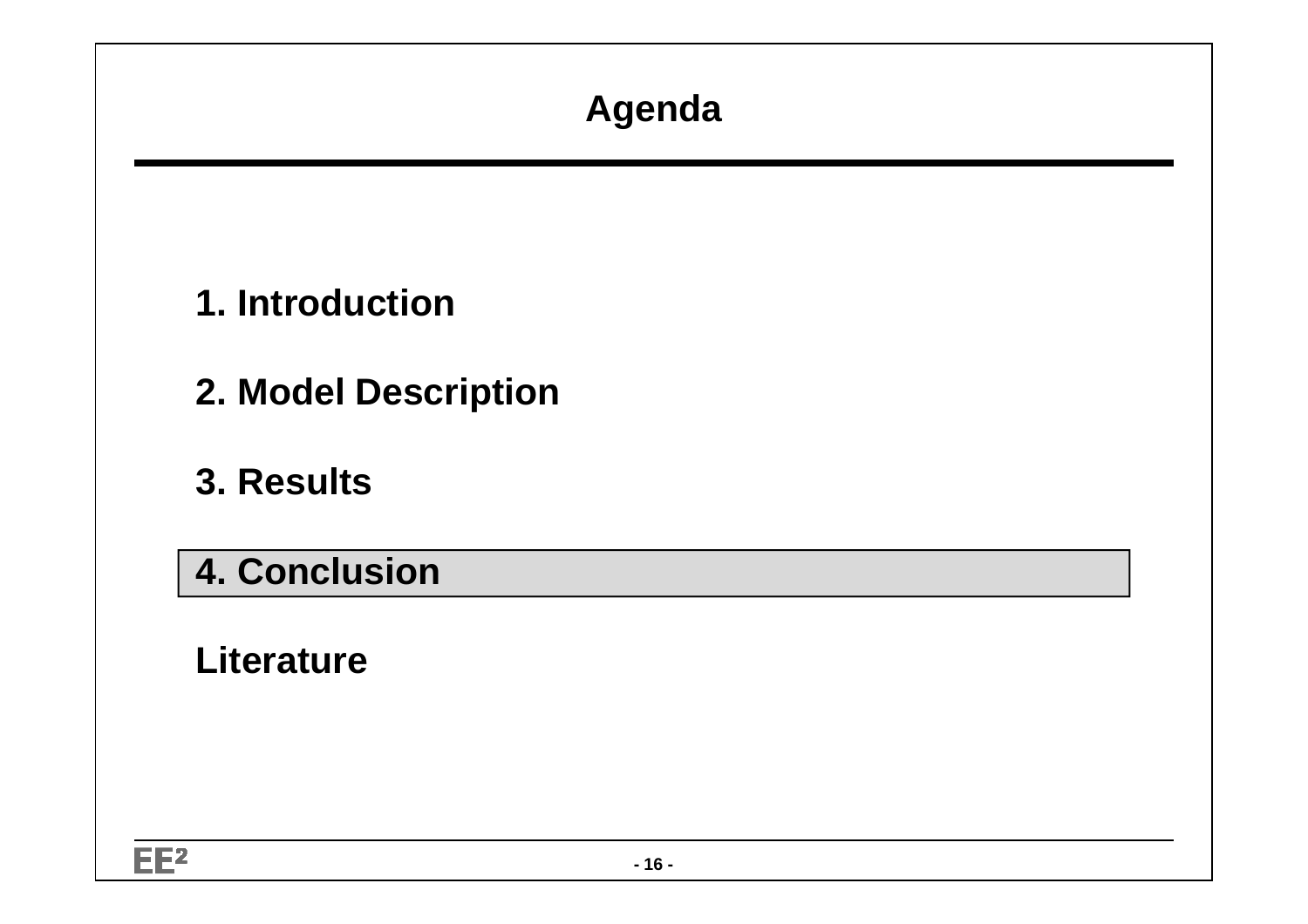### **Conclusion**

**We analyzed the interaction of tradable carbon permits and renewable electricity generation**

#### **Compared to only carbon regulation case, RES quota causes**

- Additional welfare loss
- Decreasing carbon permit and electricity price
- Increasing electricity output

**Additional welfare loss of RES quota can not be justified by carbon regulation**

**However, static analysis: in a dynamic setting learning effects might decrease the cost of carbon regulation Justification of RES quota**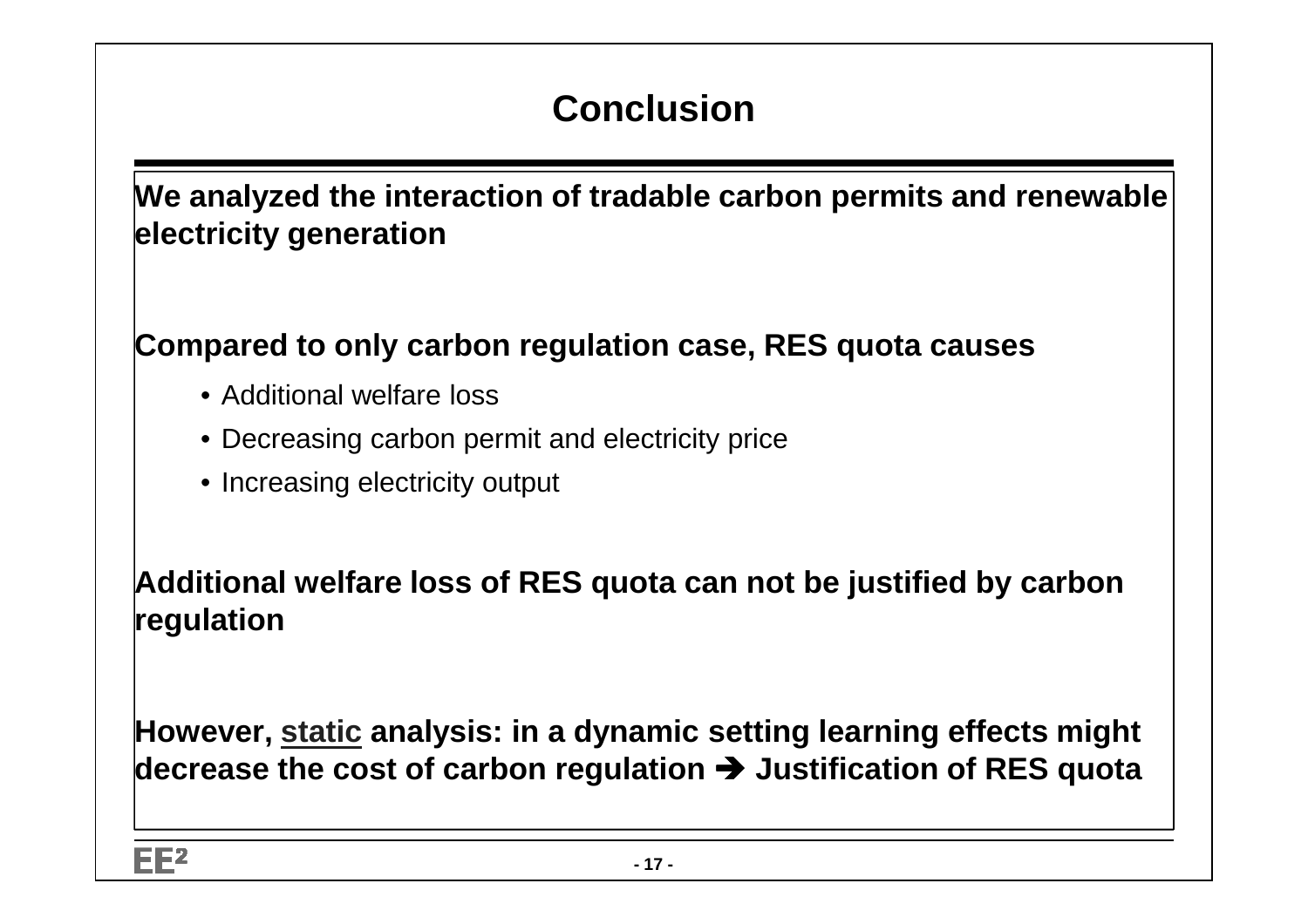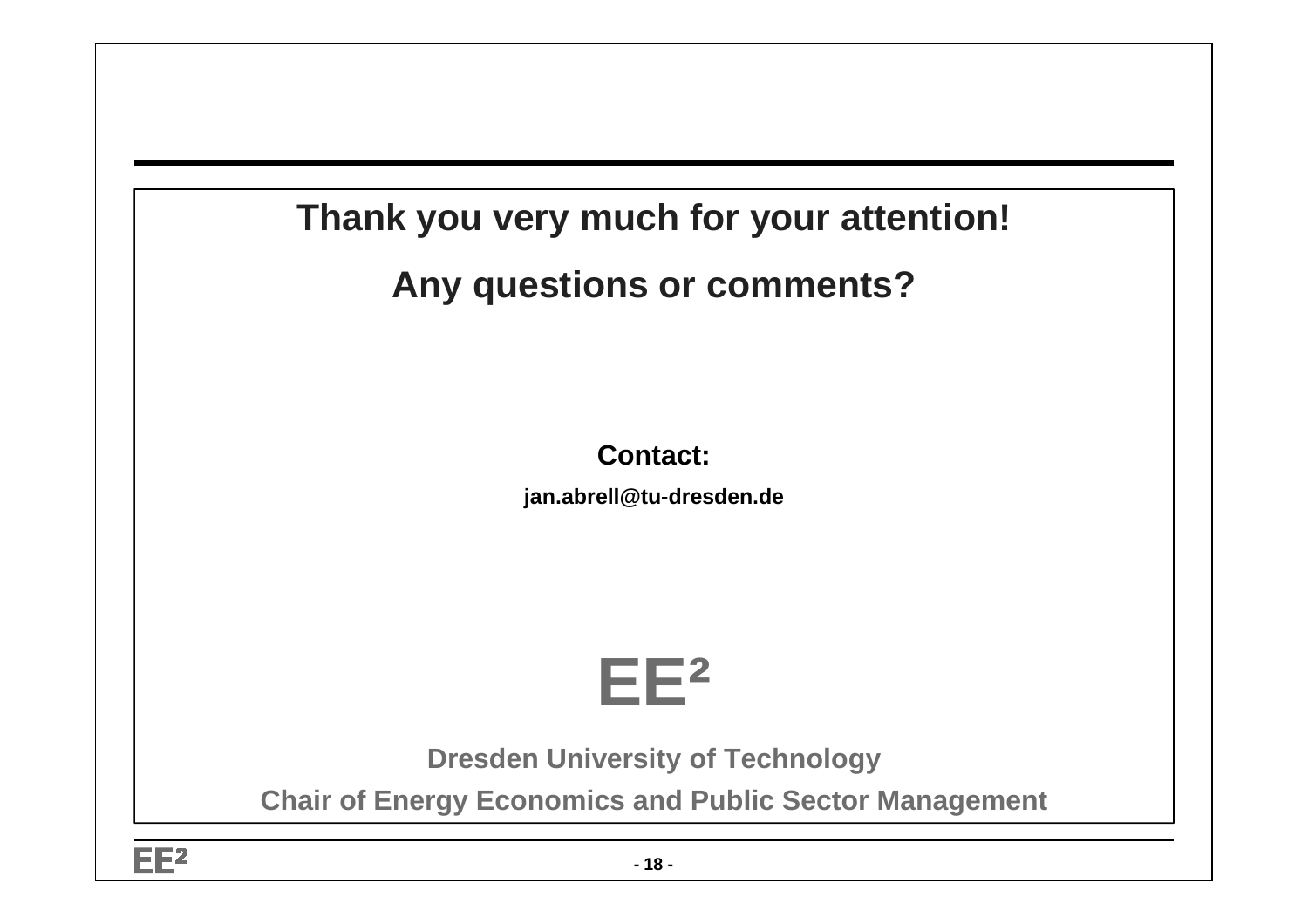## **Back Up – Model Structure – Electricity Sector**